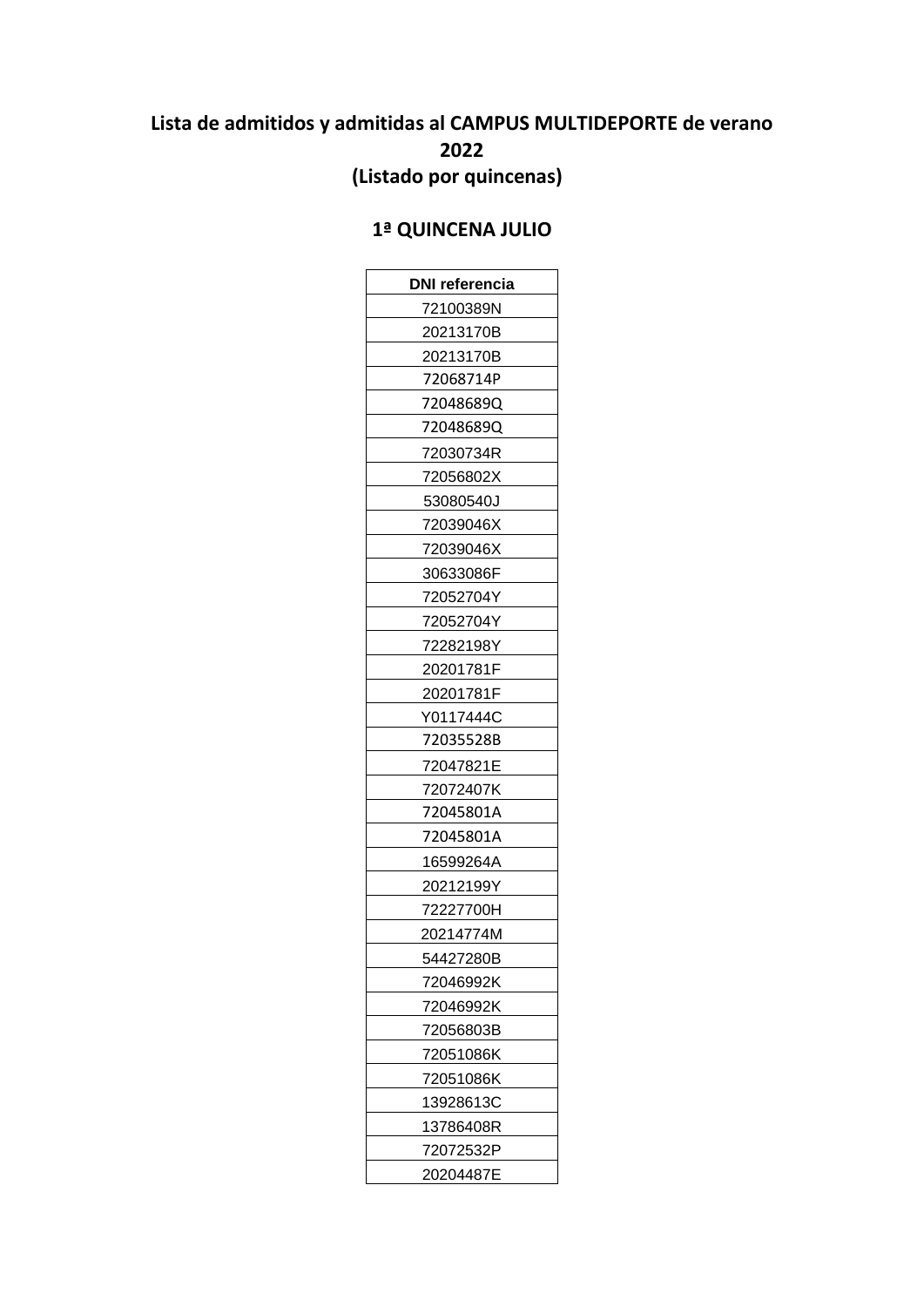| 20219108S<br>44472178E<br>72127236H<br>20214836K<br>20189809H<br>72360210W<br>72275723V | 20204487E |
|-----------------------------------------------------------------------------------------|-----------|
|                                                                                         |           |
|                                                                                         |           |
|                                                                                         |           |
|                                                                                         |           |
|                                                                                         |           |
|                                                                                         |           |
|                                                                                         |           |

## 2ª QUINCENA JULIO

| DNI referencia |
|----------------|
| 20213170B      |
| 20213170B      |
| 72064429R      |
| 72048689Q      |
| 72048689Q      |
| 72030734R      |
| 72056802X      |
| 53080540J      |
| 72039046X      |
| 72039046X      |
| 72052704Y      |
| 72052704Y      |
| 72282198Y      |
| 20201781F      |
| 20201781F      |
| 72052062P      |
| Y0117444C      |
| 72035528B      |
| 72047821E      |
| 13796693M      |
| 72072407K      |
| 72045801A      |
| 72045801A      |
| 16599264A      |
| 72275571A      |
| 20212199Y      |
| 72227700H      |
| 20214774M      |
| 20218256Z      |
| 54427280B      |
| 72046992K      |
| 72046992K      |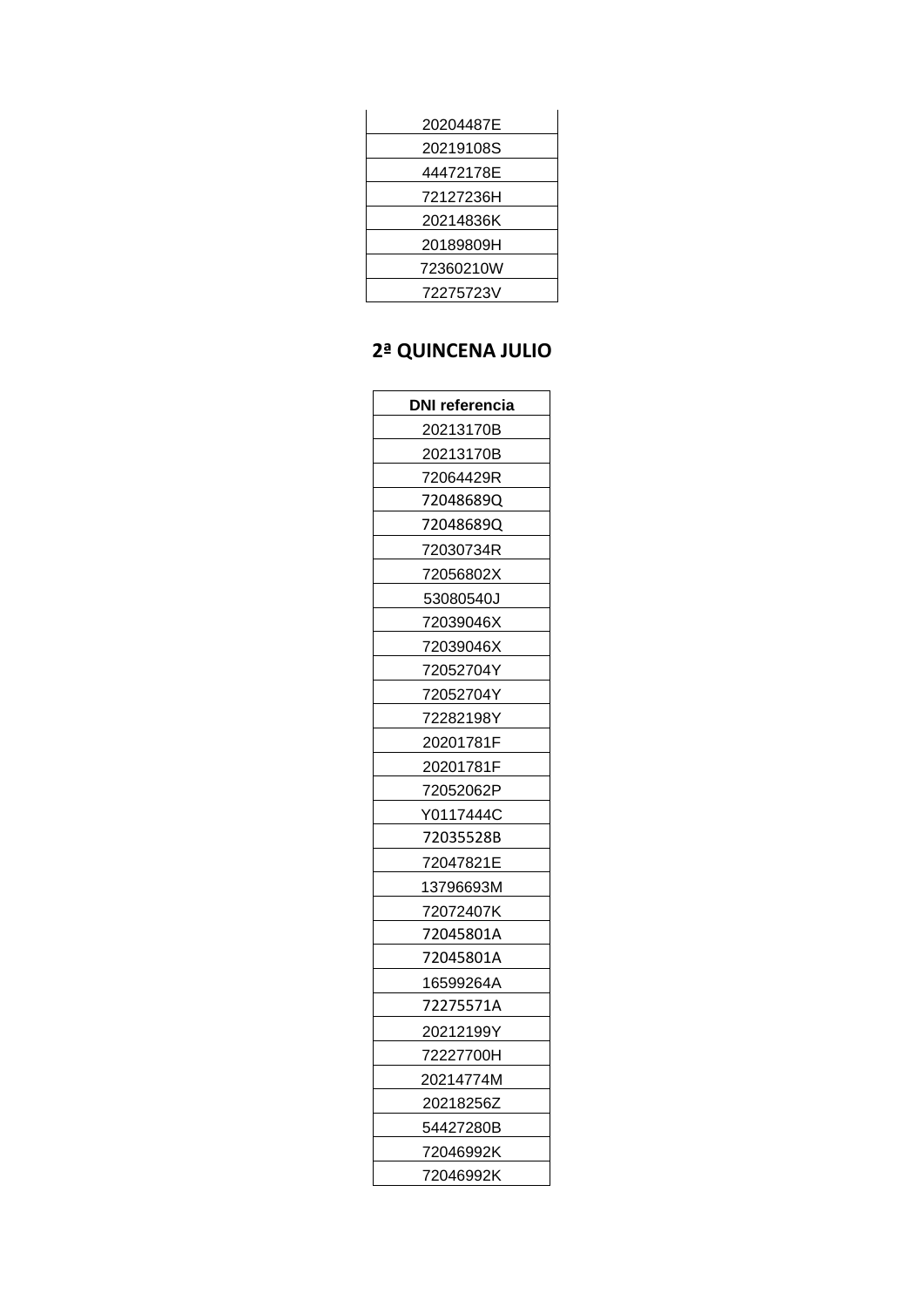| 72058108M |  |
|-----------|--|
| 13928613C |  |
| 72072532P |  |
| 20204487E |  |
| 20204487E |  |
| 20219108S |  |
| 20188669M |  |
| 20212324Q |  |
| 72045995J |  |
| 72127236H |  |
| 72067377M |  |
| 72360210W |  |
| X858929B  |  |

## **1ª QUINCENA AGOSTO**

| DNI referencia |
|----------------|
| 72068714P      |
| 72048689Q      |
| 72048689Q      |
| 72056802X      |
| 53080540J      |
| 72039046X      |
| 72039046X      |
| 30633086F      |
| 72052704Y      |
| 72052704Y      |
| 72282198Y      |
| 72039931K      |
| 72039735D      |
| Y0117444C      |
| 72035528B      |
| 20213365E      |
| 20213365E      |
| 72072407K      |
| 20212199Y      |
| 20214774M      |
| 20218256Z      |
| 54427280B      |
| 72040785-R     |
| 72056803B      |
| 72051086K      |
| 72051086K      |
| 13928613C      |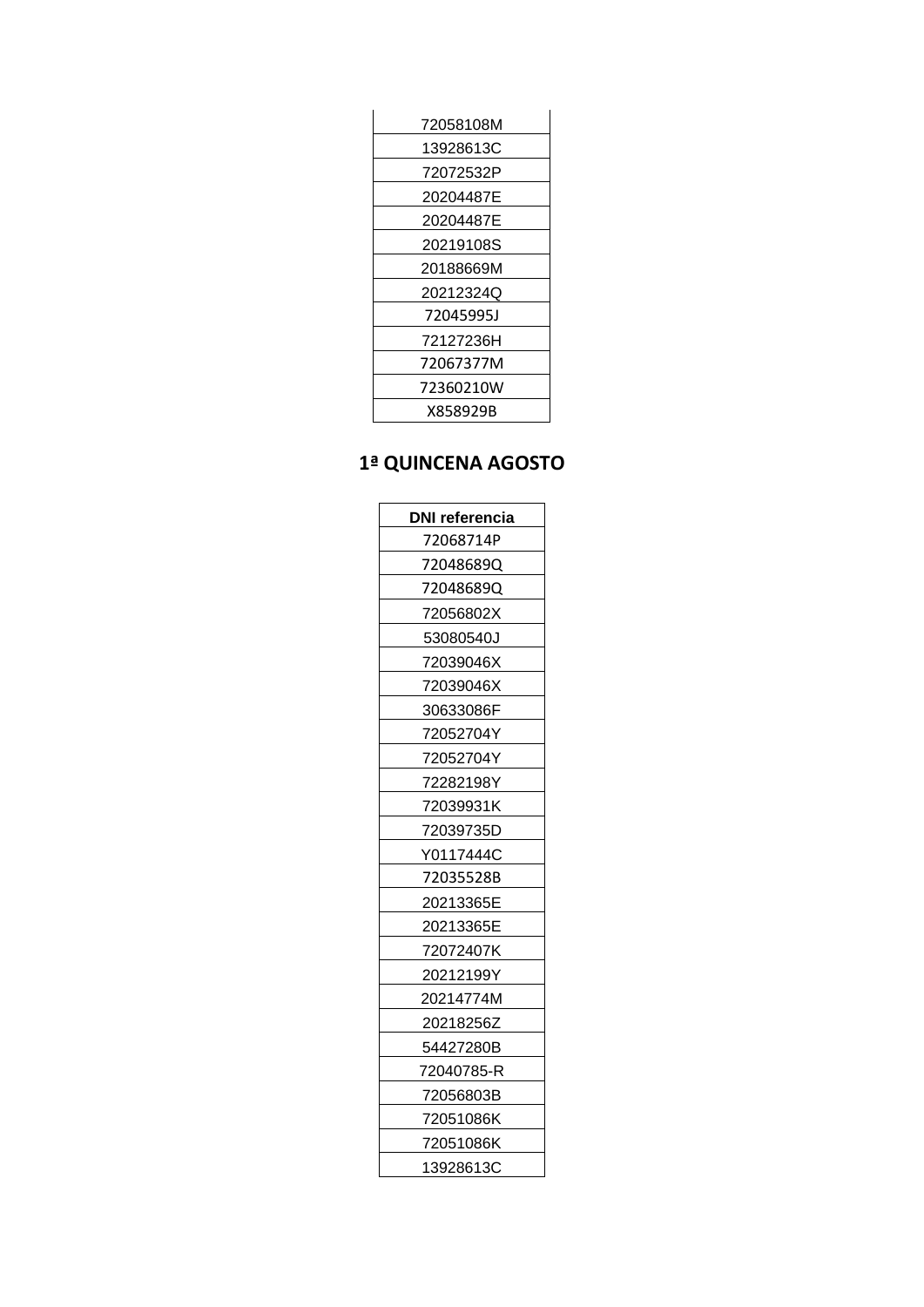| 13786408R |
|-----------|
| 72072532P |
| 72132398M |
| 20204487E |
| 20204487E |
| 20219108S |
| 44472178E |
| 20188669M |
| 72127236H |
| 20214836K |
| 20189809H |
| 72065673A |
| 72282564G |
| 72282564G |
| 72360210W |
| X858929B  |
| 20193369J |
| 20193369J |

#### 2ª QUINCENA AGOSTO

| <b>DNI referencia</b> |
|-----------------------|
| 72068714P             |
| 720486890             |
| 720486890             |
| 53080540J             |
| 72039046X             |
| 72039046X             |
| 72052704Y             |
| 72052704Y             |
| 72282198Y             |
| 72052062P             |
| 72039931K             |
| 72039735D             |
| Y0117444C             |
| 72035528B             |
| 13796693M             |
| 72072407K             |
| 72050119C             |
| 16599264A             |
| 20212199Y             |
| 20214774M             |
| 72361459D             |
| 72040785-R            |